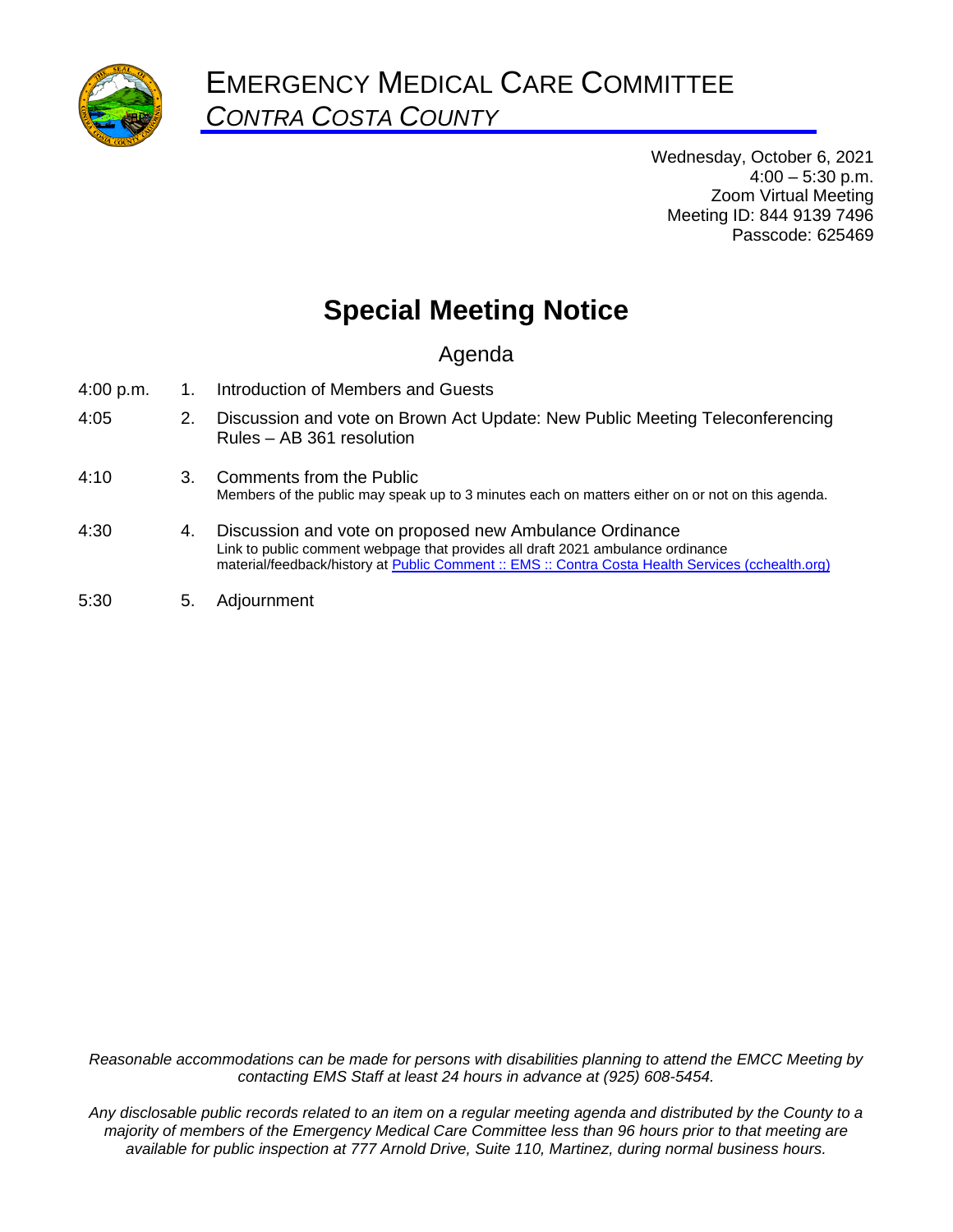### A RESOLUTION OF THE [NAME OF BOARD OR COMMISSION] AUTHORIZING TELECONFERENCE MEETINGS UNDER ASSEMBLY BILL 361

#### Recitals

- A. On March 4, 2020, Governor Gavin Newsom proclaimed the existence of a state of emergency in California under the California Emergency Services Act, Gov. Code § 8550 et seq.
- B. On March 10, 2020, the Board of Supervisors found that due to the introduction of COVID-19 in the County, conditions of disaster or extreme peril to the safety of persons and property had arisen, commencing on March 3, 2020. Based on these conditions, pursuant to Government Code section 8630, the Board adopted Resolution No. 2020/92, proclaiming the existence of a local emergency throughout the County.
- C. On March 17, 2020, Governor Newsom issued Executive Order N-29-20, which suspended the teleconferencing rules set forth in the California Open Meeting law, Government Code section 54950 et seq. (the Brown Act), provided certain requirements were met and followed.
- D. On June 11, 2021, Governor Newsom issued Executive Order N-08-21, which clarified the suspension of the teleconferencing rules set forth in the Brown Act and further provided that those provisions would remain suspended through September 30, 2021.
- E. On September 16, 2021, Governor Newsom signed Assembly Bill 361, which provides that under Government Code section 54953(e), a legislative body subject to the Brown Act may continue to meet using teleconferencing without complying with the nonemergency teleconferencing rules in Government Code section 54953(b)(3) if a proclaimed state of emergency exists and state or local officials have imposed or recommended measures to promote social distancing.
- F. On September 20, 2021, the Contra Costa County Health Officer issued recommendations for safely holding public meetings that include recommended measures to promote social distancing.
- G. Among the Health Officer's recommendations: (1) on-line meetings (teleconferencing meetings) are strongly recommended as those meetings present the lowest risk of transmission of SARS-CoV-2, the virus that causes COVID-19; (2) if a local agency determines to hold in-person meetings, offering the public the opportunity to attend via a call-in option or an internet-based service option is recommended when possible to give those at higher risk of an/or higher concern about COVID-19 an alternative to participating in person; (3) a written safety protocol should be developed and followed, and it is recommended that the protocol require social distancing – i.e., six feet of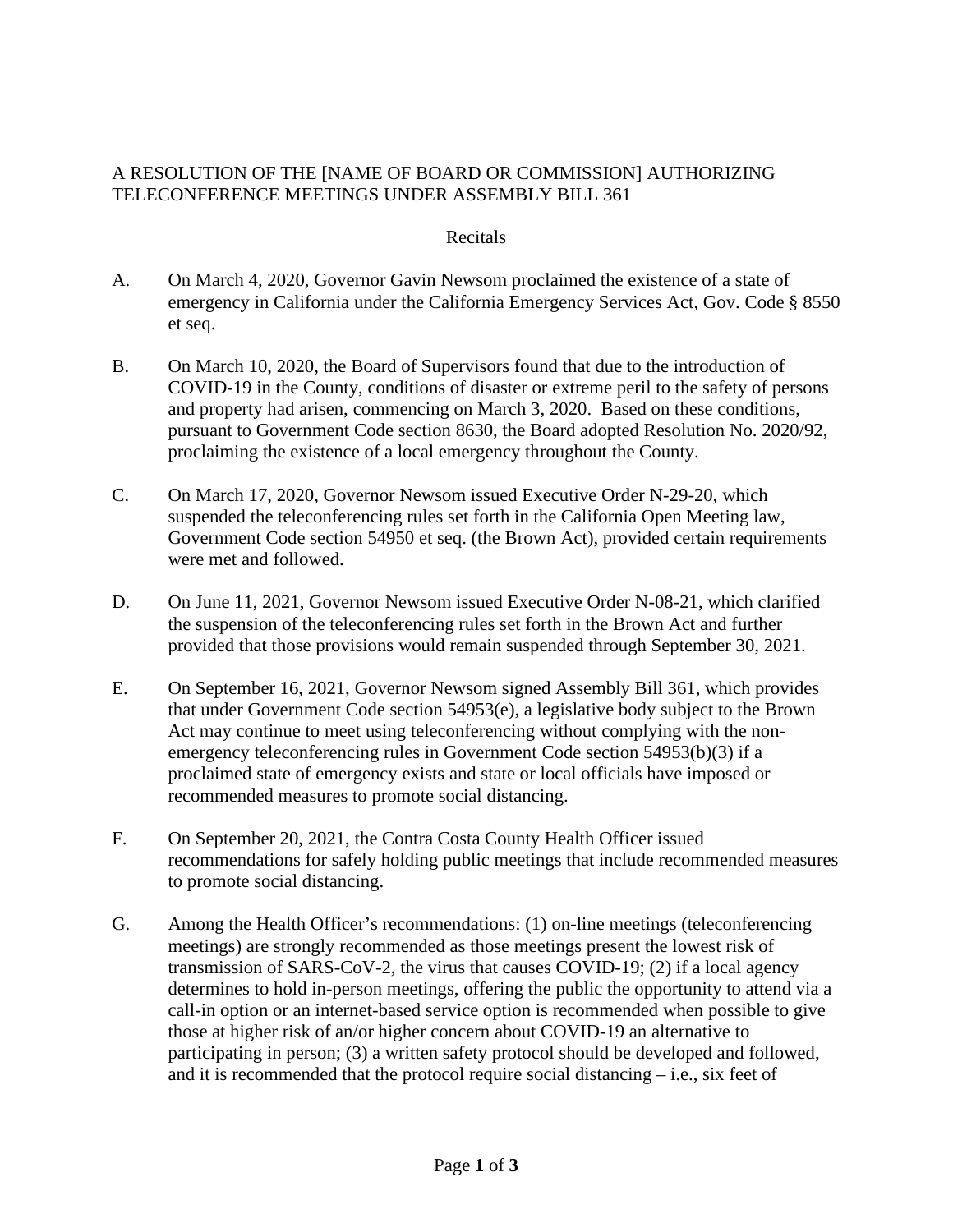separation between attendees – and face masking of all attendees; (4) seating arrangements should allow for staff and members of the public to easily maintain at least six-foot distance from one another at all practicable times.

- H. The California Department of Public Health (CDPH) and the federal Centers for Disease Control and Prevention (CDC) caution that the Delta variant of COVID-19, currently the dominant strain of COVID-19 in the country, is more transmissible than prior variants of the virus, may cause more severe illness, and even fully vaccinated individuals can spread the virus to others resulting in rapid and alarming rates of COVID-19 cases and hospitalizations.
- I. The emergence of the Delta variant has led to a severe rise of COVID-19 infections, hospitalizations and deaths in Contra Costa County in the past two months. The Delta variant became the predominant strain among samples sequenced in Contra Costa County and California in early July 2021, and currently represents over 95% of samples sequenced both at the Contra Costa County Public Health lab and per reports of statewide sequencing.
- J. As of September 13, 2021, the seven-day rolling average of new cases in the County was 223 cases per day, a case rate that is in the "high" community transmission tier, the most serious of the CDC's community transmission tiers.
- K. In the interest of public health and safety, as affected by the emergency caused by the spread of COVID-19, the [NAME OF BOARD OR COMMISSION] intends to invoke the provisions of Assembly Bill 361 related to teleconferencing.

NOW, THEREFORE, the [NAME OF BOARD OR COMMISSION] resolves as follows:

- 1. The [NAME OF BOARD OR COMMISSION] finds that the Contra Costa County Health Officer has strongly recommended that public meetings be held by teleconferencing as those meetings present the lowest risk of transmission of SARS-CoV-2, the virus that causes COVID-19.
- 2. The [NAME OF BOARD OR COMMISSION] finds that meeting in person for meetings of the [NAME OF BOARD OR COMMISSION] would present imminent risks to the health or safety of attendees because the case rate of COVID-19 infections in the County is in the "high" community transmission tier, the most serious of the CDC's community transmission tiers.
- 3. As authorized by Assembly Bill 361, the [NAME OF BOARD OR COMMISSION] will use teleconferencing for its meetings in accordance with the provisions of Government Code section 54953(e).
- 4. Staff is authorized and directed to take all actions necessary to implement the intent and purpose of this resolution, including conducting open and public meetings in accordance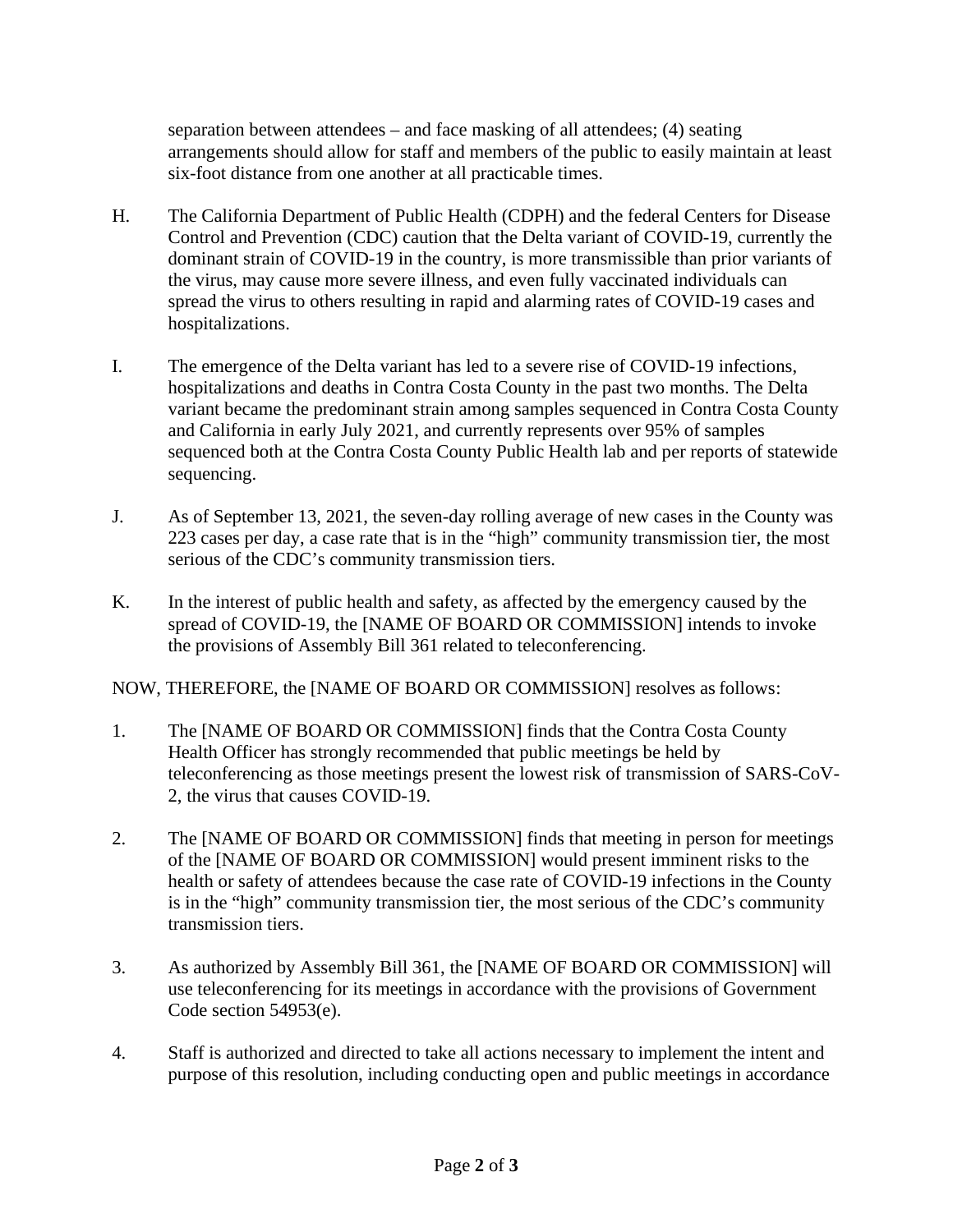with Government Code section 54953(e) and all other applicable provisions of the Brown Act.

5. Staff is directed to return no later than 30 days after this resolution is adopted with an item for the [NAME OF BOARD OR COMMISSION] to consider whether to continue meeting under the provisions of Assembly Bill 361.

PASSED AND ADOPTED on \_\_\_\_\_\_\_\_\_\_\_\_\_\_\_\_\_\_\_\_\_, 2021, by the following vote:

AYES: NOES: ABSENT: ABSTAIN: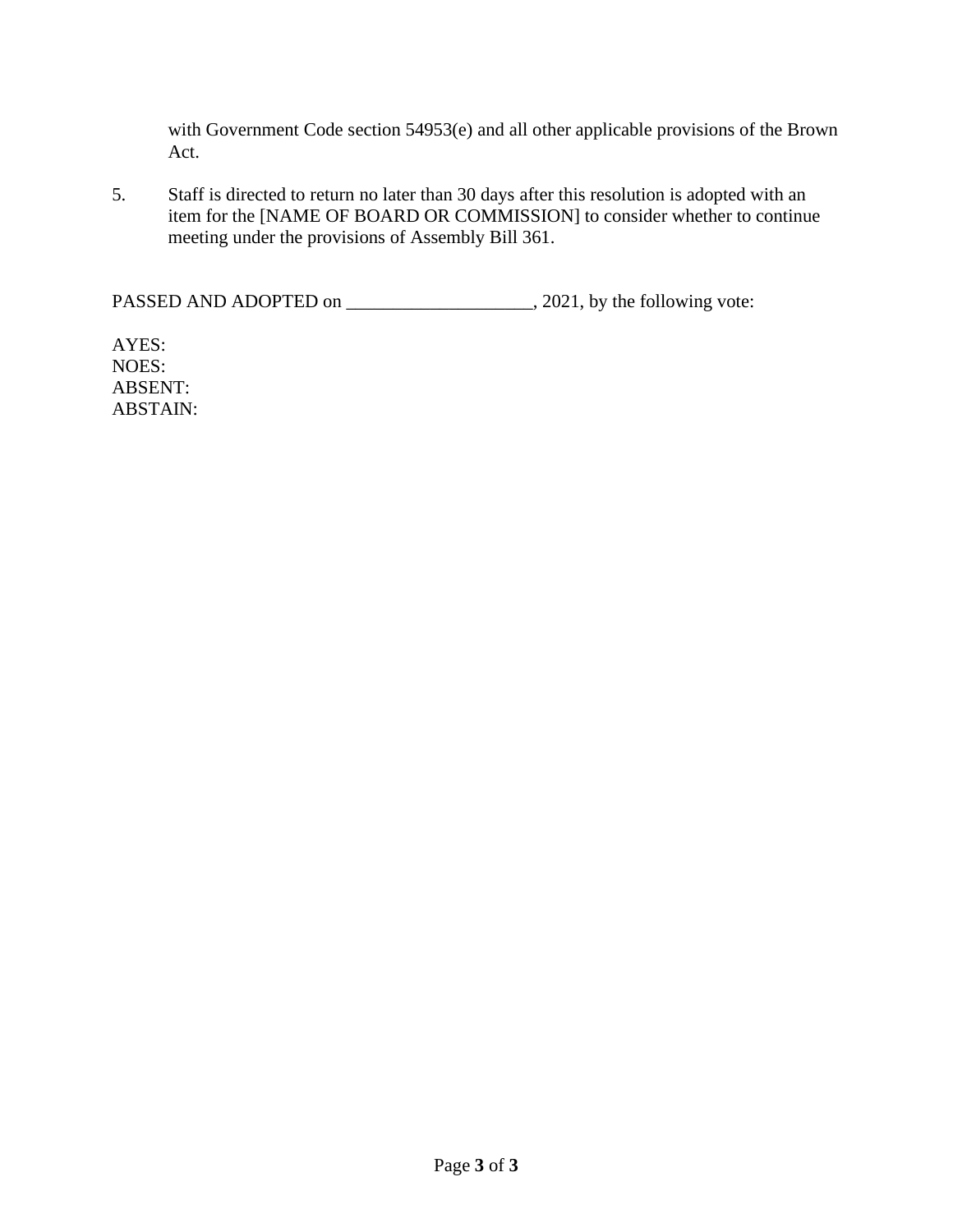

# AB 361 Implementation Guide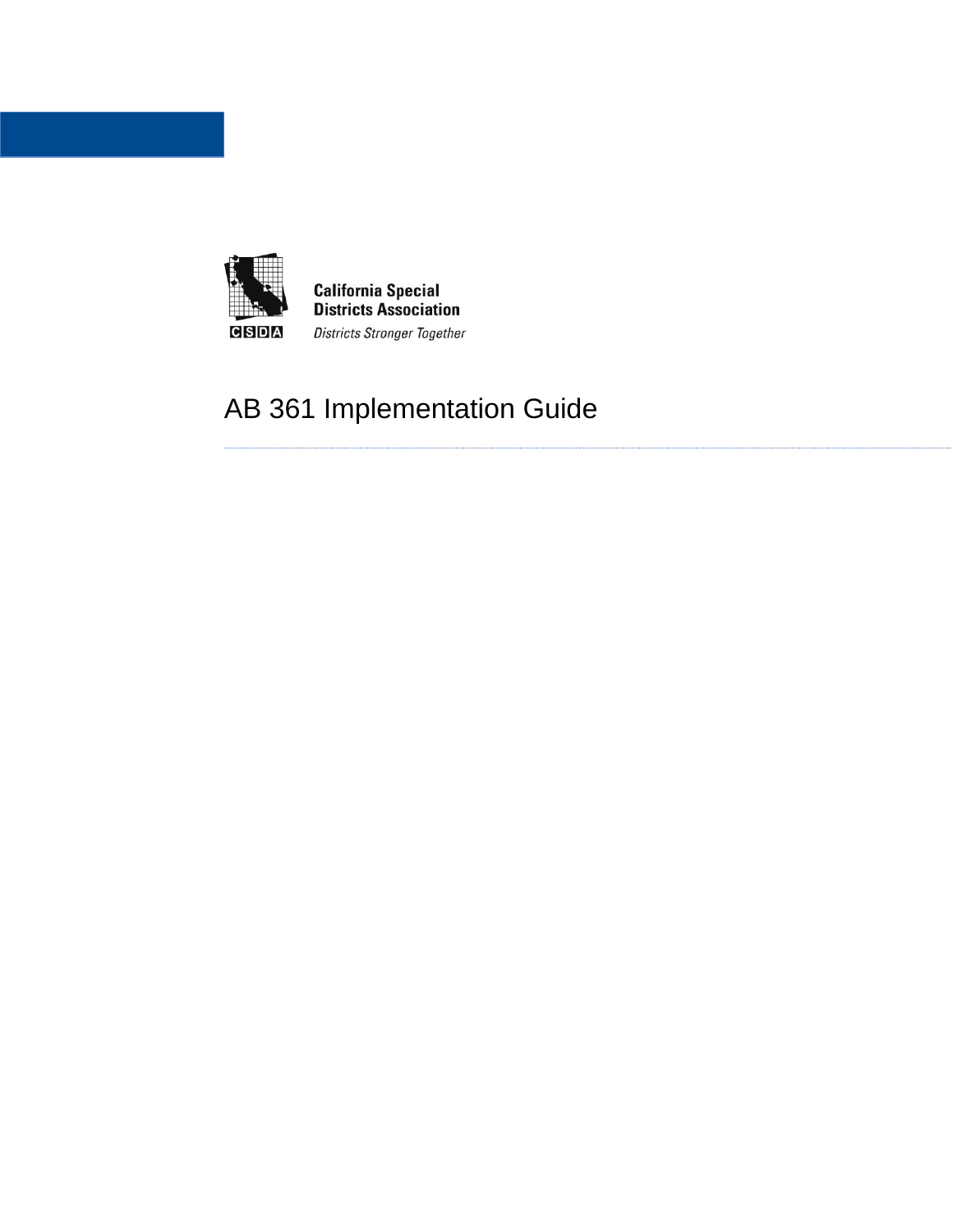

**Districts Stronger Together** ICISIDIAI

### **AB 361 – Brown Act: Remote Meetings During a State of Emergency**

### *Background – the Governor's Executive Orders*:

Starting in March 2020, amid rising concern surrounding the spread of COVID-19 throughout communities in the state, California Governor Gavin Newsom issued a series of Executive Orders aimed at containing the novel coronavirus. These Executive Orders [\(N-25-20,](https://www.gov.ca.gov/wp-content/uploads/2020/03/3.12.20-EO-N-25-20-COVID-19.pdf) [N-29-20,](https://www.gov.ca.gov/wp-content/uploads/2020/03/3.17.20-N-29-20-EO.pdf) [N-35-20\)](https://www.gov.ca.gov/wp-content/uploads/2020/03/3.21.20-EO-N-35-20-text.pdf) collectively modified certain requirements created by the Ralph M. Brown Act ("the Brown Act"), the state's local agency public meetings law.

The orders waived several requirements, including requirements in the Brown Act expressly or impliedly requiring the physical presence of members of the legislative body, the clerk or other personnel of the body, or of the public as a condition of participation in or for the purpose of establishing a quorum for a public meeting.<sup>12</sup> Furthermore, the orders:

- waived the requirement that local agencies provide notice of each teleconference location from which a member of the legislative body will be participating in a public meeting,
- waived the requirement that each teleconference location be accessible to the public,
- waived the requirement that members of the public be able to address the legislative body at each teleconference conference location,
- waived the requirement that local agencies post agendas at all teleconference locations, and,
- waived the requirement that at least a quorum of the members of the local body participate from locations within the boundaries of the territory over which the local body exercises jurisdiction.

Under the orders, local agencies were still required to provide advance notice of each public meeting according to the timeframe otherwise prescribed by the Brown Act, and using the means otherwise prescribed by the Brown Act. Agencies were – for a time – required to allow members of the public to observe and address the meeting telephonically or otherwise electronically. Local agencies were eventually explicitly freed from the obligation of providing a physical location from which members of the public could observe the meeting and offer public comment.<sup>3</sup>

In each instance in which notice of the time of the meeting was given or the agenda for the meeting was posted, the local agency was required to give notice of the manner members of the public could observe the meeting and offer public comment. In any instance in which there was a change in the manner of public observation and comment, or any instance prior to the issuance of the executive orders in which the time of the meeting had been noticed or the agenda for the meeting had been posted without also including notice of the manner of public observation and comment, a local agency would be able to satisfy this requirement by

<sup>1</sup> **Executive Order N-25-20**, https://www.gov.ca.gov/wp-content/uploads/2020/03/3.12.20-EO-N-25-20-COVID-19.pdf

<sup>2</sup> **Executive Order N-29-20**, https://www.gov.ca.gov/wp-content/uploads/2020/03/3.17.20-N-29-20-EO.pdf 3 *Ibid*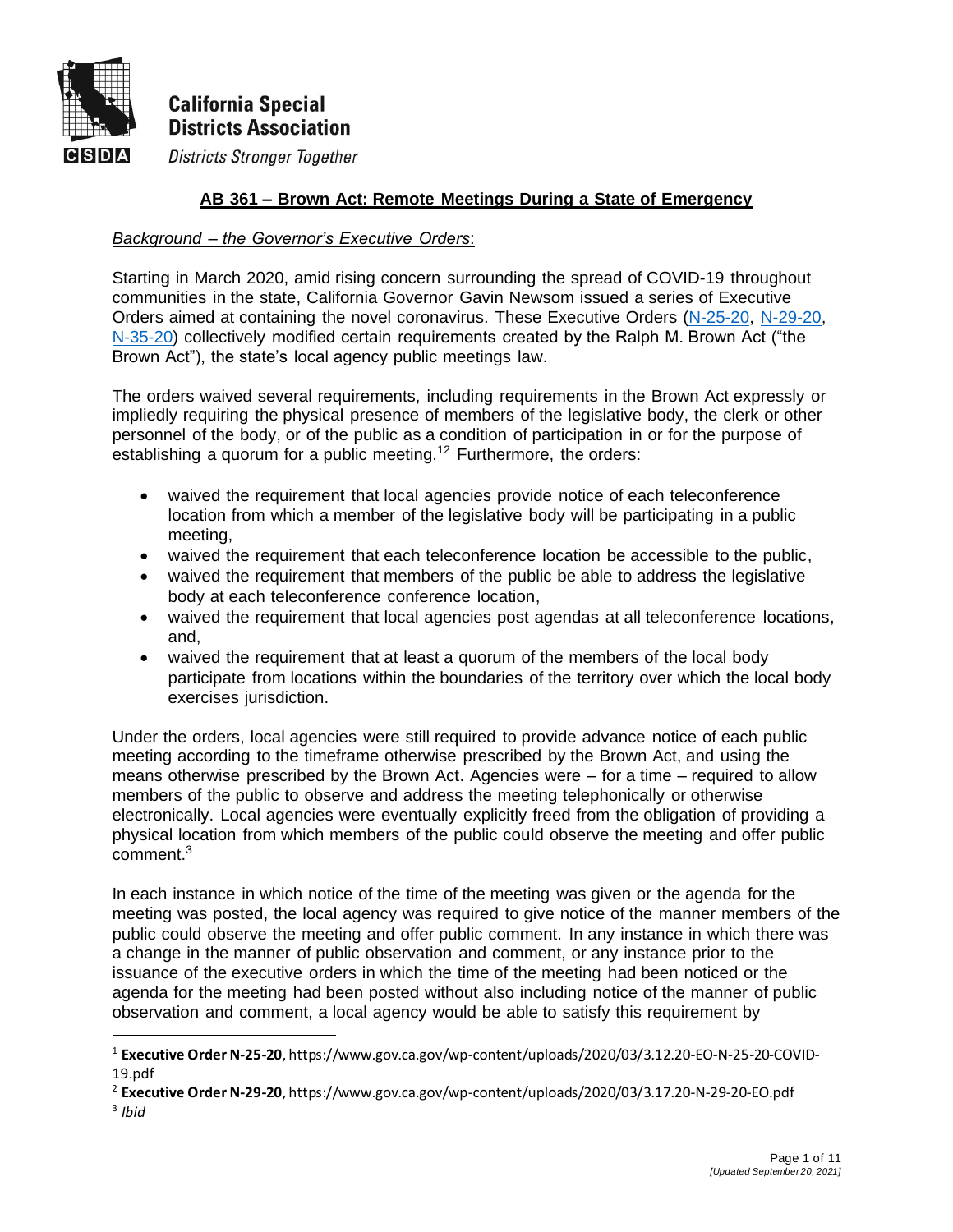

#### **Districts Stronger Together CISIDIA**

advertising the means of public observation and comment using "the most rapid means of communication available at the time" within the meaning of California Government Code, section 54954(e); this includes, but is not limited to, posting the manner in which the public could participate on the agency's website.

The orders also provided flexibility for a legislative body to receive a "serial" or simultaneous communication outside of an open meeting, allowing all members of the legislative body to receive updates (including, but not limited to, simultaneous updates) relevant to the emergency (including, but not limited to, updates concerning the impacts of COVID-19, the government response to COVID-19, and other aspects relevant to the declared emergency) from federal, state, and local officials, and would be allowed to ask questions of those federal, state, and local officials, in order for members of the legislative body to stay apprised of emergency operations and the impact of the emergency on their constituents. Members of a local legislative body were explicitly not permitted to take action on, or to discuss amongst themselves, any item of business that was within the subject matter jurisdiction of the legislative body without complying with requirements of the Brown Act.<sup>4</sup>

### *The Brown Act Executive Orders Sunset – September 30, 2021*

On June 11, 2021, the Governor issued Executive Order N-08-21 which rescinds the aforementioned modifications made to the Brown Act, effective September 30, 2021.<sup>5</sup> After that date, local agencies are required to observe all the usual Brown Act requirements *status quo ante* (as they existed prior to the issuance of the orders). Local agencies must once again ensure that the public is provided with access to a physical location from which they may observe a public meeting and offer public comment. Local agencies must also resume publication of the location of teleconferencing board members, post meeting notices and agendas in those locations, and make those locations available to the public in order to observe a meeting and provide public comment.

Following the Governor's September 16 signing of AB 361, the Governor's office contemplated immediately rescinding the remote public meeting authority provided under prior Executive Orders. Such action would have instantly impacted thousands of local agencies – potentially requiring them to cancel meetings or conduct in-person meetings or meetings pursuant to standard Brown Act teleconferencing requirements, notwithstanding the ongoing health directives related to the pandemic. After fruitful discussions between CSDA, the Governor's office, and other stakeholders on how to best assist local agencies to conduct meetings in an open and public manner, the Governor's office modified its approach and issued a revised Order on September 20, suspending the provisions of AB 361 and providing for a clear transition.<sup>6</sup>

Until September 30, local agencies should look to the revised Executive Order, [N-15-21,](file:///C:/Users/ealam/Downloads/gov.ca.gov/wp-content/uploads/2021/09/9.20.21-executive-order.pdf) to determine how to conduct a particular meeting. The revised Order makes clear that, **until September 30**, local agencies may conduct open and public remote meetings relying on the

<sup>4</sup> **Executive Order N-35-20**, https://www.gov.ca.gov/wp-content/uploads/2020/03/3.21.20-EO-N-35-20.pdf

<sup>5</sup> **Executive Order N-08-21**, https://www.gov.ca.gov/wp-content/uploads/2021/06/6.11.21-EO-N-08-21-signed.pdf

<sup>6</sup> **Executive Order N-15-21**, gov.ca.gov/wp-content/uploads/2021/09/9.20.21-executive-order.pdf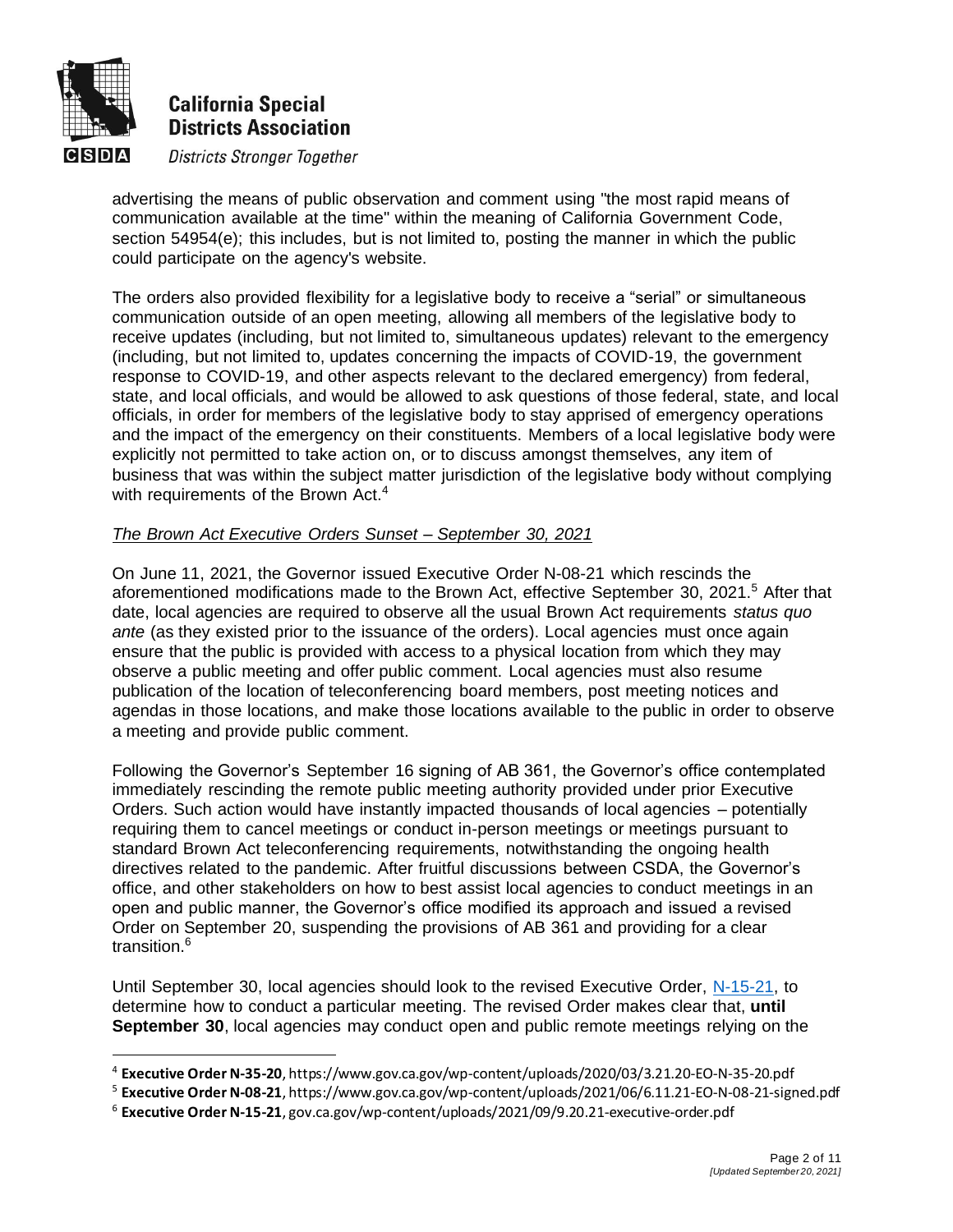

#### **Districts Stronger Together CISIDIA**

authority provided under prior Executive Orders (rather than AB 361). The revised Order also explicitly permits a local agency to meet pursuant to the procedures provided in AB 361 **before** October 1, so long as the meeting is conducted in accordance with the requirements of AB 361. All local agencies should be aware that they **may not** conduct remote teleconference meetings pursuant to the authority in the Governor's prior Executive Orders **beyond September 30**; after that date, all meetings subject to the Brown Act must comply with standard teleconference requirements (as they existed "pre-pandemic") **OR** must comply with the newly enacted provisions of AB 361.

Any local agency that seeks to continue conducting remote teleconference meetings after September 30, **but has not taken action to transition to the provisions of AB 361**, may hold remote teleconference meetings under the standard requirements found within the Brown Act (i.e., subdivision (b) of Government Code section 54953, with remote meeting locations identified in the meeting agenda, meeting notices and agendas posted at all teleconference locations, teleconference locations accessible to the public, et cetera). Local agencies are strongly encouraged to swiftly begin preparations to ensure all Brown Act meetings and board actions taken via remote meetings after September 30 are done in a proper manner.

#### *AB 361 – Flexibility for Remote Open Meetings During a Proclaimed State Emergency*

Assembly Bill 361, introduced in February 2021 by Assembly Member Robert Rivas (D-30, Hollister) and sponsored by the California Special Districts Association, provides local agencies with the ability to meet remotely **during proclaimed state emergencies** under modified Brown Act requirements, similar in many ways to the rules and procedures established by the Governor's Executive Orders.

*Important Note: AB 361's provisions can only be used in the event that a gubernatorial state of emergency 1) has been issued AND 2) remains active. It is not sufficient that county and/or city officials have issued a local emergency declaration – the emergency declaration must be one that is made pursuant to the California Emergency Services Act (CA GOVT § 8625).*

Specifically, AB 361 suspends the requirements located in California Government Code, section 54953, subdivision (b), paragraph (3). What does this mean for local agencies? This means that, during a state of emergency, under specified circumstances, local agencies can meet pursuant to modified Brown Act requirements. Each of these modifications is broken out below.

**The provisions enacted by AB 361 providing flexibility to meet remotely during a proclaimed emergency will sunset on January 1, 2024**. **This is subject to change if a future Legislature and Governor elect to extend the sunset or make the provisions permanent.**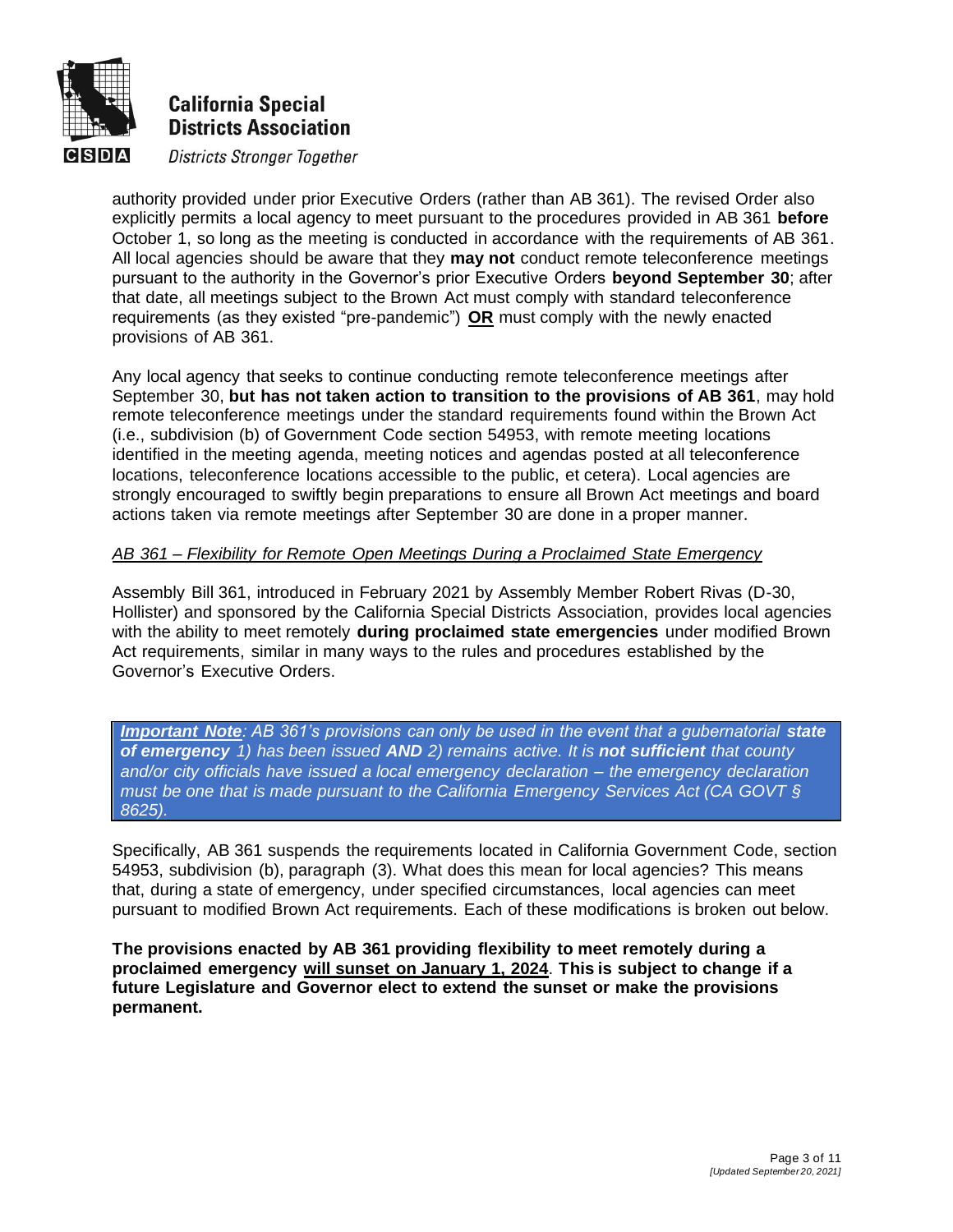

**Districts Stronger Together** ICISIDIA

### **AB 361 IMPACTS ON LOCAL AGENCY COMPLIANCE WITH THE BROWN ACT**

| <b>Brown Act Requirement</b>                     | <b>Requirement under AB 361</b>                   |
|--------------------------------------------------|---------------------------------------------------|
| If the legislative body of a local agency elects | • Agendas not required to be posted at            |
| to use teleconferencing, it shall post agendas   | all teleconference locations                      |
| at all teleconference locations and conduct      | Meeting must still be conducted in a<br>$\bullet$ |
| teleconference meetings in a manner that         | manner that protects the statutory and            |
| protects the statutory and constitutional rights | constitutional rights of the parties or           |
| of the parties or the public appearing before    | the public appearing before the                   |
| the legislative body of a local agency.          | legislative body of a local agency                |

In the context of an emergency, members of the legislative body of a local agency may be teleconferencing from less-than-ideal locations – e.g., the private domicile of a friend or relative, a hotel room, an evacuation shelter, from a car, etc. The nature of the emergency may further compound this issue, as was the case during the COVID-19 outbreak and the necessity to implement social distancing measures. To address this issue, AB 361 provides relief from the obligation to post meeting agendas at all conference locations.

Although local agencies are relieved from this obligation, local agencies should endeavor to post meeting agendas at all usual locations where it remains feasible to do so.

*Important Note: Local agencies must still provide advance notice of public meetings and must still post meeting agendas consistent with the provisions of the Brown Act. AB 361 does nothing to change the fact that meetings must still be noticed and agendized in advance.*

| <b>Brown Act Requirement</b>                     | <b>Requirement under AB 361</b>                 |
|--------------------------------------------------|-------------------------------------------------|
| If the legislative body of a local agency elects | • Agendas are not required to identify          |
| to use teleconferencing, each teleconference     | each teleconference location in the             |
| location shall be identified in the notice and   | meeting notice/agenda                           |
| agenda of the meeting or proceeding, and         | Local agencies are not required to<br>$\bullet$ |
| each teleconference location shall be            | make each teleconference location               |
| accessible to the public.                        | accessible to the public                        |

Emergencies can – and often do – happen quickly. As was the case with the 2018 Camp Fire, individuals fleeing a disaster area may end up in disparate locations throughout the state. These impromptu, ad hoc locations are not ideal for conducting meetings consistent with the usual Brown Act requirements, which may impede local agencies seeking to meet promptly in response to calamity. To that end, AB 361 removes the requirement to document each teleconference location in meeting notices and agendas. Similarly, local agencies are not required to make these teleconference locations accessible to the public.

| <b>Brown Act Requirement</b>                     | <b>Requirement under AB 361</b>       |
|--------------------------------------------------|---------------------------------------|
| If the legislative body of a local agency elects | • No requirement to have a quorum of  |
| to use teleconferencing, during the              | board members participate from within |
| teleconferenced meeting, at least a quorum       | the territorial bounds of the local   |
| of the members of the legislative body shall     | agency's jurisdiction                 |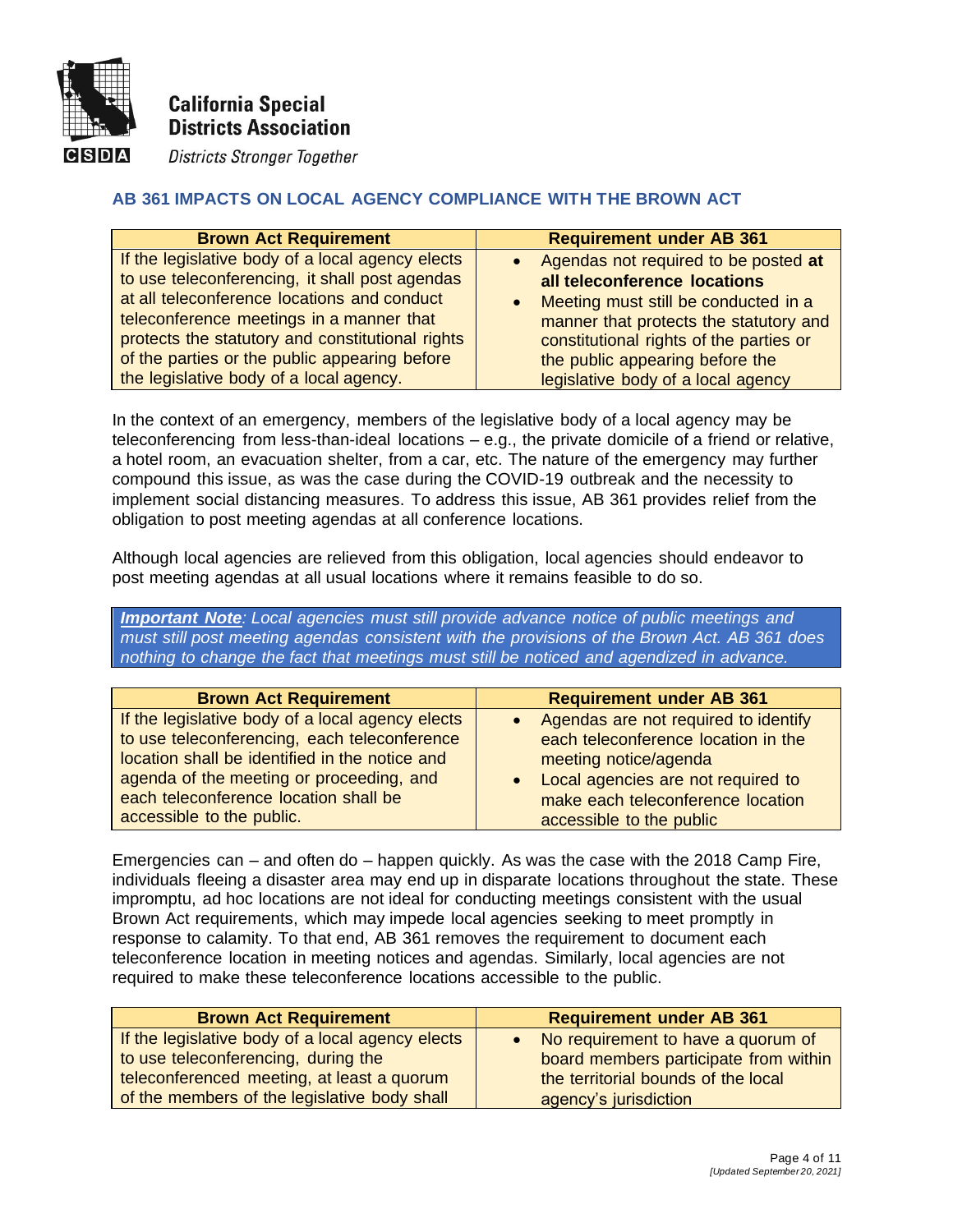

#### **CISDIA Districts Stronger Together**

participate from locations within the boundaries of the territory over which the local agency exercises jurisdiction.

The purpose of AB 361 is to assist local agencies with continuing their critical operations despite facing emergencies that pose a risk to human health and safety – emergencies which oftentimes correspond with advisory or mandatory evacuation orders (e.g., wildfires, earthquakes, gas leaks, etc.). An emergency which drives individuals from an area could make meeting within the bounds of a local agency impossible to do feasibly or safely. Accordingly, AB 361 allows for local agencies to disregard quorum requirements related to members of a legislative body teleconferencing from locations beyond the local agency's territory.

| <b>Brown Act Requirement</b>                                                                                                                                                                                                      | <b>Requirement under AB 361</b>                                                                                                                                                                                                                                                                                                                                                                                                                                                                                                                                                                                                                                                                                                                                                                                                                                                                                                                                                                                                                                                                                                                                                                                                                                                                           |
|-----------------------------------------------------------------------------------------------------------------------------------------------------------------------------------------------------------------------------------|-----------------------------------------------------------------------------------------------------------------------------------------------------------------------------------------------------------------------------------------------------------------------------------------------------------------------------------------------------------------------------------------------------------------------------------------------------------------------------------------------------------------------------------------------------------------------------------------------------------------------------------------------------------------------------------------------------------------------------------------------------------------------------------------------------------------------------------------------------------------------------------------------------------------------------------------------------------------------------------------------------------------------------------------------------------------------------------------------------------------------------------------------------------------------------------------------------------------------------------------------------------------------------------------------------------|
| If the legislative body of a local agency elects<br>to use teleconferencing, the agenda shall<br>provide an opportunity for members of the<br>public to address the legislative body directly<br>at each teleconference location. | In each instance in which notice of the<br>time of the teleconferenced meeting is<br>given or the agenda for the meeting is<br>posted, the legislative body shall also<br>give notice of the manner by which<br>members of the public may access<br>the meeting and offer public comment<br>The agenda shall identify and include<br>an opportunity for all persons to<br>attend via a call-in option or an<br>internet-based service option<br>The legislative body shall allow<br>$\bullet$<br>members of the public to access the<br>meeting, and the agenda shall include<br>an opportunity for members of the<br>public to address the legislative body<br>directly<br>In the event of a disruption which<br>prevents the local agency from<br>broadcasting the meeting to members<br>of the public using the call-in option or<br>internet-based service option, or in the<br>event of a disruption within the local<br>agency's control which prevents<br>members of the public from offering<br>public comments using the call-in<br>option or internet-based service<br>option, the legislative body shall take<br>no further action on items appearing<br>on the meeting agenda until public<br>access to the meeting via the call-in<br>option or internet-based service option<br>is restored |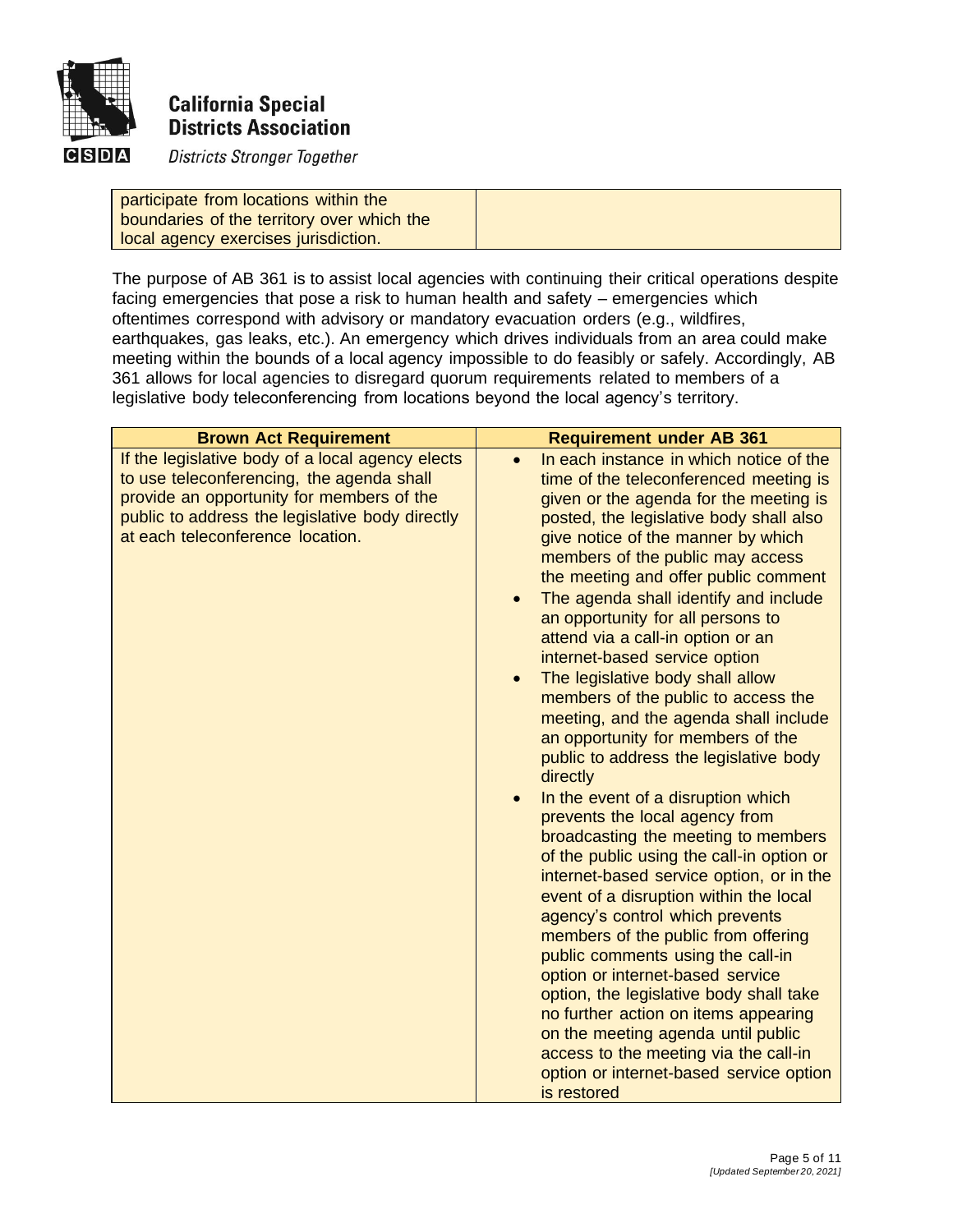

**Districts Stronger Together** 

| Written/remote public comment must<br>$\bullet$ |
|-------------------------------------------------|
| be accepted until the point at which            |
| the public comment period is formally           |
| closed; registration/sign-up to                 |
| provide/be recognized to provide                |
| public comment can only be closed               |
| when the public comment period is               |
| formally closed                                 |

The right of individuals to attend the public meetings of local agencies and be face-to-face with their elected or appointed public officials is viewed as sacrosanct, only able to be abrogated in the most extraordinary of circumstances. Under normal conditions, local agencies are required to allow members of the public to participate in a public meeting from the very same teleconference locations that other board members are using to attend that meeting.

AB 361 solves the specific problem of what to do in circumstances when local agencies are holding their meetings remotely during an emergency and it would be unsafe to permit access to members of the public to the remote teleconference locations. AB 361 permits local agencies to meet without making teleconference locations available to members of the public, **provided that** members of the public are afforded the opportunity to provide public comment remotely as well.

Importantly, local agencies must ensure that the opportunity for the public to participate in a meeting remains as accessible as possible. This means that local agencies cannot discriminate against members of the public participating either remotely or in-person. In practice, this means:

• Local agencies must clearly advertise the means by which members of the public can observe a public meeting or offer comment during a meeting remotely, via either a call-in or internet-based option

Importantly, local agencies are required to provide the relevant remote access information to members of the public looking to attend a meeting of a local agency legislative body. This information includes, but is not limited to: phone numbers, passwords, URLs, email addresses, etc. Using this information, members of the public must be able to attend the meeting remotely. Any of the information related to participation must be included in the relevant meeting notice(s) and meeting agenda(s). If an agency fails to provide one or more of these key pieces of information in a meeting notice or agenda, the agency should not proceed with the meeting asis, as it could result in any subsequent action being rendered null or void.

• Agencies whose meetings are interrupted by technological or similar technical disruptions must first resolve those issues before taking any other action(s) on items on the meeting agenda

In a notable departure from the terms of the Governor's orders, AB 361 explicitly requires that local agencies must first resolve any remote meeting disruption before proceeding to take further action on items appearing on a meeting agenda. In the event that a public comment line unexpectedly disconnects, a meeting agenda was sent out with the incorrect web link or dial-in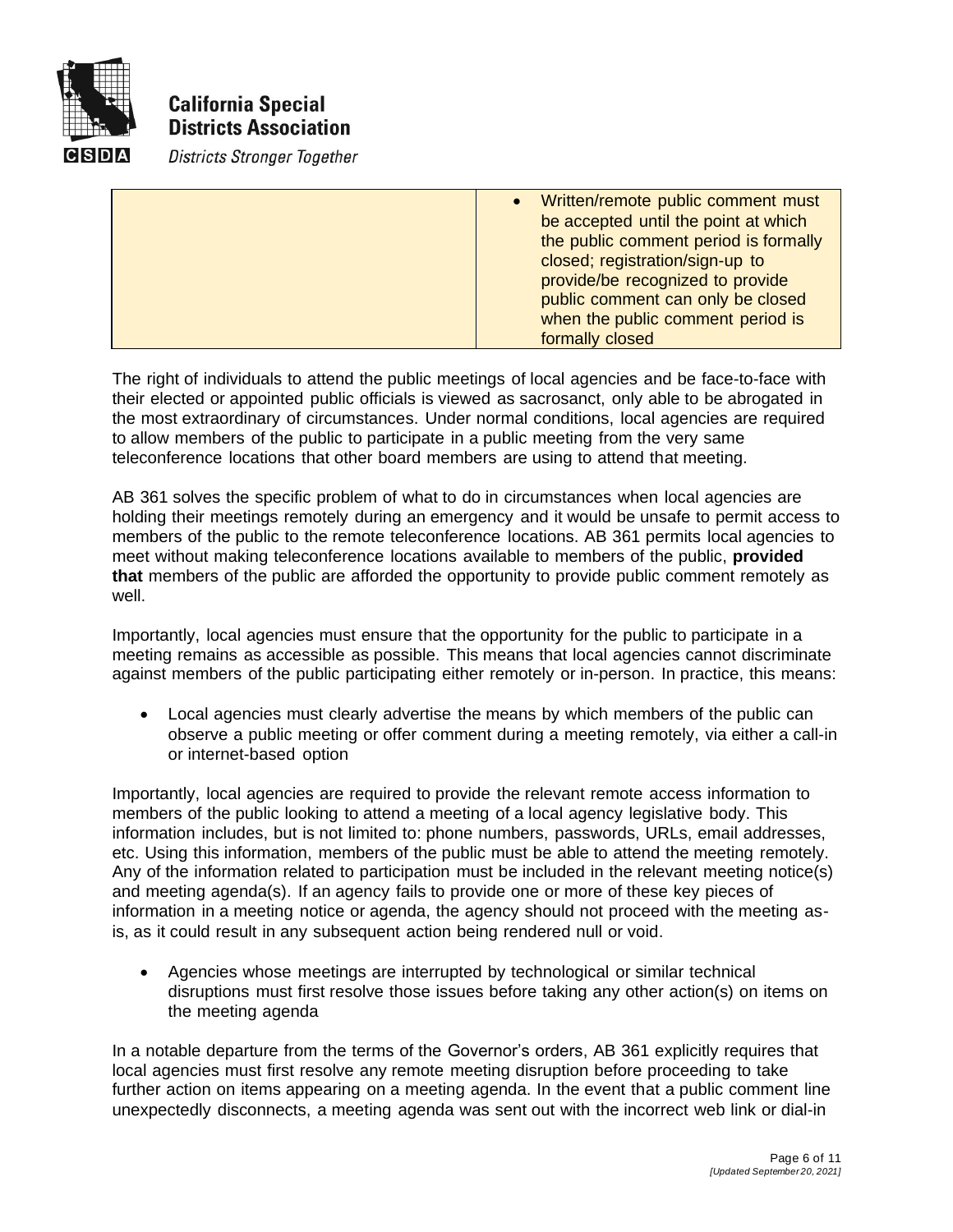

#### **Districts Stronger Together CISIDIA**

information, the local agency's internet connection is interrupted, or other similar circumstances, a local agency is required to stop the ongoing meeting and work to resolve the issue before continuing with the meeting agenda.

Local agencies should ensure that the public remains able to connect to a meeting and offer public comment by the means previously advertised in the meeting notice or agenda. This may require directing staff to monitor the means by which the public can observe the meeting and offer comment to ensure that everything is operating as intended.

In the event that a meeting disruption within the control of the agency cannot be resolved, a local agency should not take any further action on agenda items; the local agency should end the meeting and address the disruption in the interim, or it may risk having its actions set aside in a legal action.

*Important Note: Test, test, test! Local agencies should be testing their remote meeting setup in advance of (and during) every meeting to ensure that there are no apparent issues. Local agency staff should attempt to attend the meeting in the same way(s) made available to members of the public and demonstrate that everything is working as intended. The fact that staff tested the system before and during a meeting and failed to detect any problems may become a key factor in any potential legal action against the agency.*

• Local agencies cannot require that written comments be submitted in advance of a meeting

It is not permissible to require that members of the public looking to provide public comment do so by submitting their comment(s) in advance of a meeting – in fact, not only is this a violation of AB 361's terms, it is also a violation of the Brown Act generally. Both AB 361 and the Brown Act explicitly require that members of the public be given the opportunity to provide public comment **directly** – that is, live and at any point prior to public comment being officially closed during a public meeting. Until such time during a meeting that the chairperson (or other authorized person) calls for a close to the public comment period, members of the public are allowed to submit their public comments directly or indirectly, orally, written, or otherwise.

• Local agencies may only close registration for public comment at the same time the public comment period is closed, and must accept public comment until that point

Local agencies cannot require that individuals looking to provide public comment register in advance of a meeting (though agencies may extend the **possibility** of advance registration or commenting as a **non-mandatory** option). Nor may local agencies require that individuals looking to provide public comment register in advance of the agenda item being deliberated by a local agency. Local agencies may only close registration for public comment at the same time that they close the public comment period for all. Until the public comment period is completely closed for all, members of the public must be permitted to register for, and provide, public comment.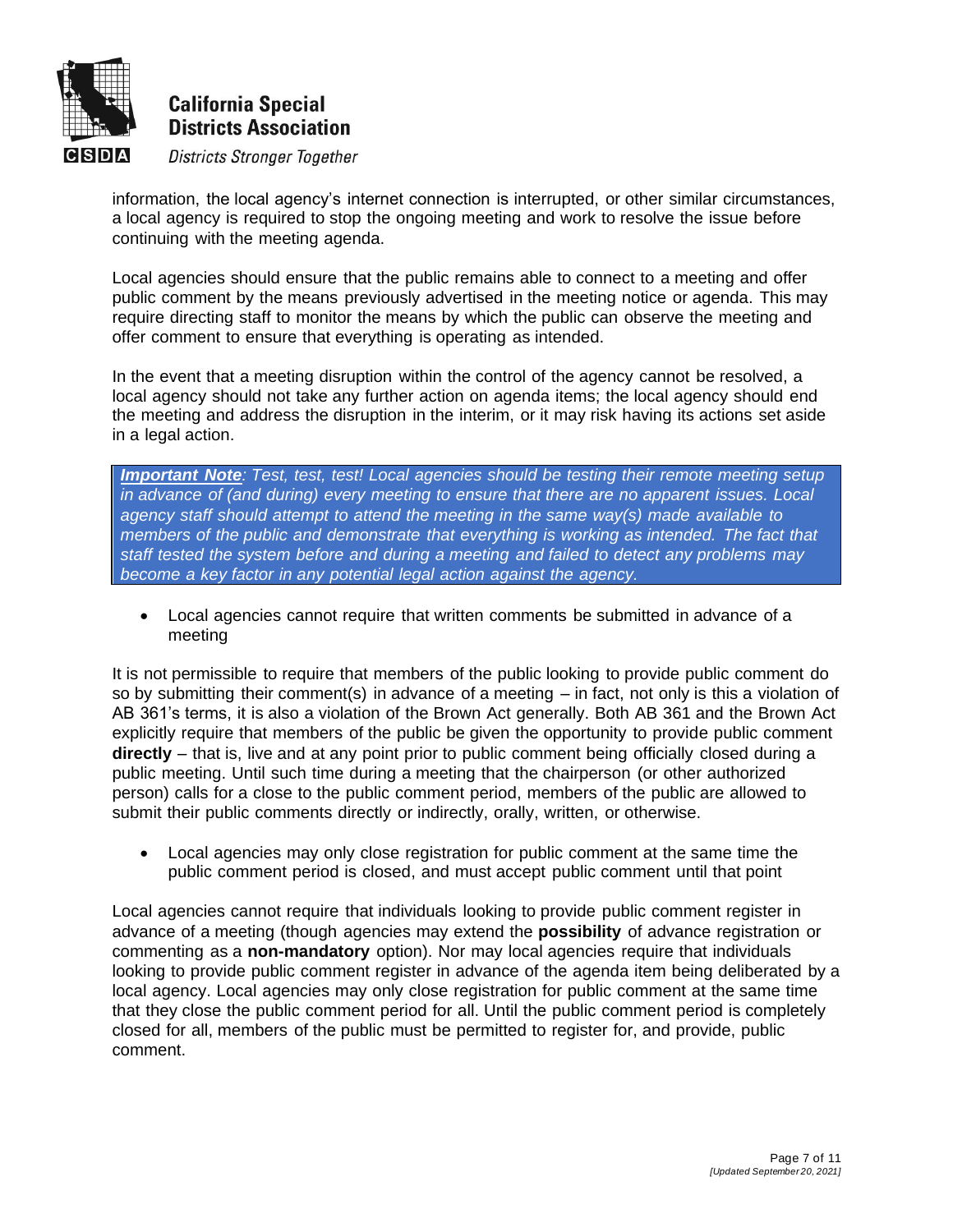

#### **Districts Stronger Together CISIDIA**

Local agencies that agendize a comment period for each agenda item cannot close the public comment period for the agenda item, or the opportunity to register to provide public comment, until that agendized public comment period has elapsed.

Local agencies that do not provide an agendized public comment period but instead take public comment separately on an informal, ad hoc basis on each agenda item must allow a reasonable amount of time per agenda item to allow public members the opportunity to provide public comment, including time for members of the public to register or otherwise be recognized for the purpose of providing public comment.

Local agencies with an agendized general public comment period that does not correspond to a specific agenda item (i.e., one occurring at the start of a meeting, covering all agenda items at once) cannot close the public comment period or the opportunity to register until the general public comment period has elapsed.

| <b>Brown Act Requirement</b>                                                                                                                                                                                                                                                                                                                                                                                                                                                                                                                                                                                                                                                                                                                                                                      | <b>Requirement under AB 361</b>                                                                                                                                                                                                                                                                                                                                                        |
|---------------------------------------------------------------------------------------------------------------------------------------------------------------------------------------------------------------------------------------------------------------------------------------------------------------------------------------------------------------------------------------------------------------------------------------------------------------------------------------------------------------------------------------------------------------------------------------------------------------------------------------------------------------------------------------------------------------------------------------------------------------------------------------------------|----------------------------------------------------------------------------------------------------------------------------------------------------------------------------------------------------------------------------------------------------------------------------------------------------------------------------------------------------------------------------------------|
| A member of the public shall not be required,<br>as a condition to attendance at a meeting of a<br>legislative body of a local agency, to register<br>his or her name, to provide other information,<br>to complete a questionnaire, or otherwise to<br>fulfill any condition precedent to his or her<br>attendance.<br>If an attendance list, register, questionnaire,<br>or other similar document is posted at or near<br>the entrance to the room where the meeting<br>is to be held, or is circulated to the persons<br>present during the meeting, it shall state<br>clearly that the signing, registering, or<br>completion of the document is voluntary, and<br>that all persons may attend the meeting<br>regardless of whether a person signs,<br>registers, or completes the document. | An individual desiring to provide public<br>$\bullet$<br>comment through the use of an<br>internet website, or other online<br>platform, not under the control of the<br>local legislative body that requires<br>registration to log in to a<br>teleconference, may be required to<br>register as required by the third-party<br>internet website or online platform to<br>participate |

"Zoom meetings" became ubiquitous during the COVID-19 pandemic – for good reason. The Zoom video teleconferencing software was free (with some "premium" features even made temporarily free to all users), easily deployed, and user-friendly. All one needed was a Zoom account and then they'd be able to make use of the platform's meeting services, hosting and attending various meetings as they pleased.

Unfortunately, the Brown Act has long prohibited the use of mandatory registration or "sign-ups" to attend public meetings or to provide public comment. Privacy and good governance concerns prohibit such information gathering from members of the public seeking to remain anonymous while also engaging with their government. Accordingly, it would normally be a concern to use any teleconference platform which may require participants to register for an account even when it is not the local agency establishing that requirement.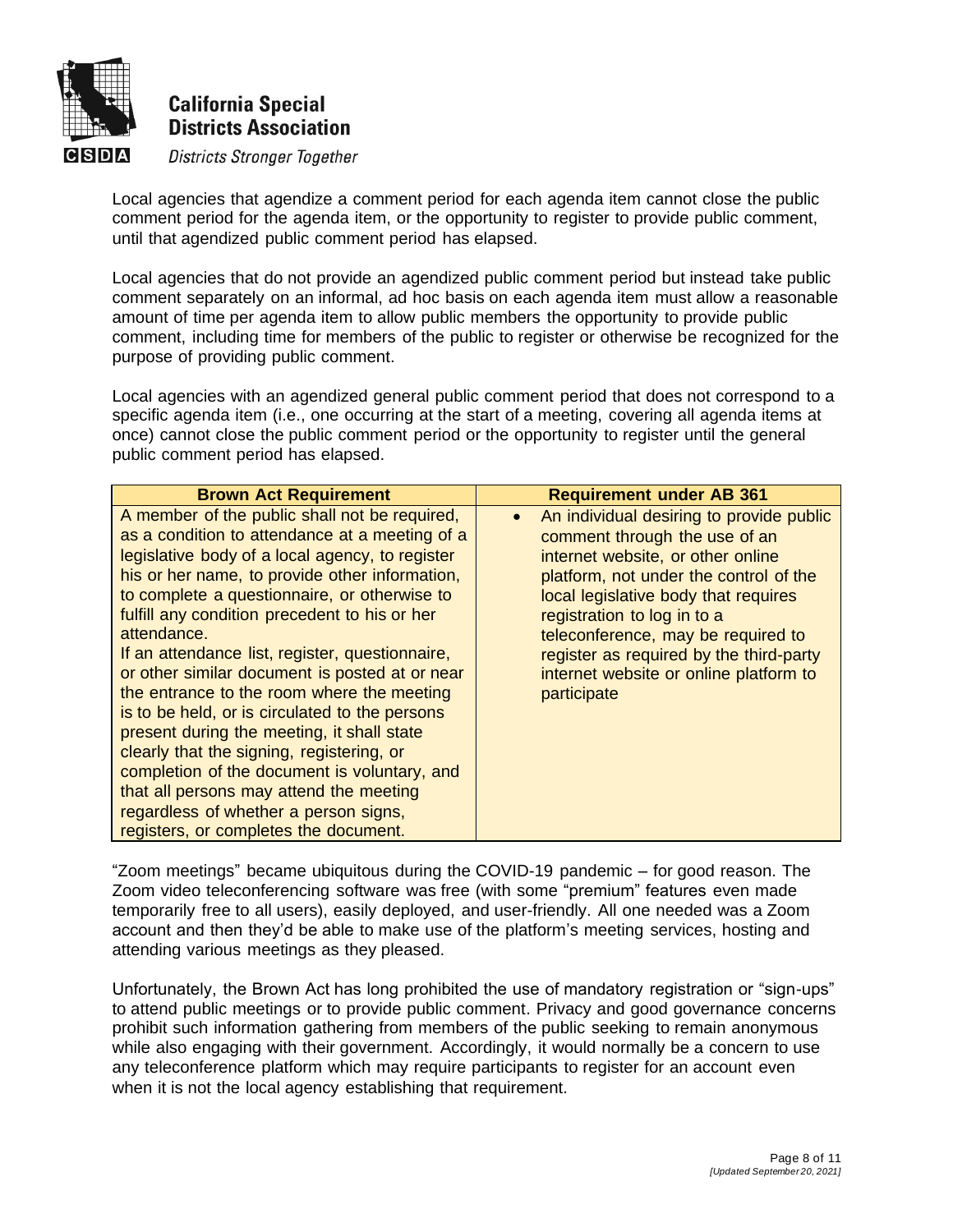

#### **Districts Stronger Together** ICISIDIA

AB 361 resolves this issue by explicitly allowing local agencies to use platforms which, incidental to their use and deployment, may require users to register for an account with that platform so long as the platform is not under the control of the local agency.

*Important Note: Just because you "can" doesn't mean you "should." There are products on the market that do not require individuals to sign up for/sign in to an account to participate in a remote meeting. Local agencies are heavily discouraged from contacting their remote meeting platform vendor in an attempt to uncover information about meeting attendees.*

### **RESOLUTIONS: ENACTING ASSEMBLY BILL 361**

A local agency wishing to rely on the provisions of AB 361 must meet one of the following criteria:

(A) The local agency is holding a meeting during a proclaimed state of emergency, and state or local officials have imposed or recommended measures to promote social distancing; or

(B) The local agency is holding a meeting during a proclaimed state of emergency for the purpose of determining, by majority vote, whether as a result of the emergency, meeting in person would present imminent risks to the health or safety of attendees; or

(C) The local agency is holding a meeting during a proclaimed state of emergency and has determined, by majority vote, that, as a result of the emergency, meeting in person would present imminent risks to the health or safety of attendees.

These criteria permit a local agency to schedule a remote meeting to determine whether meeting in-person during the state of emergency would pose imminent risk to the health or safety of attendees. At that remote meeting, a local agency may determine by majority vote that sufficient risks exist to the health or safety of attendees as a result of the emergency and pass a resolution to that effect. These criteria also permit a local agency to meet remotely in the event that there is a state of emergency declaration while state or local officials have recommended or required measures to promote social distancing.

If a local agency passes a resolution by majority vote that meeting in-person during the state of emergency would present imminent risks to the health or safety of attendees, the resolution would permit meeting under the provisions of AB 361 for a maximum period of 30 days. After 30 days, the local agency would need to renew its resolution, consistent with the requirements of AB 361, if the agency desires to continue meeting under the modified Brown Act requirements, or allow the resolution to lapse.

*Important Note: Consider referencing [the initial sample resolution linked on this page](https://www.csda.net/advocate/take-action/361-resources) (click [here\)](https://www.csda.net/advocate/take-action/361-resources) in crafting your agency's initial resolution effecting the transition to these modified Brown Act requirements. While this sample resolution is provided for the benefit of local agencies, consult your legal counsel to review your agency's resolution before its consideration at a public meeting.*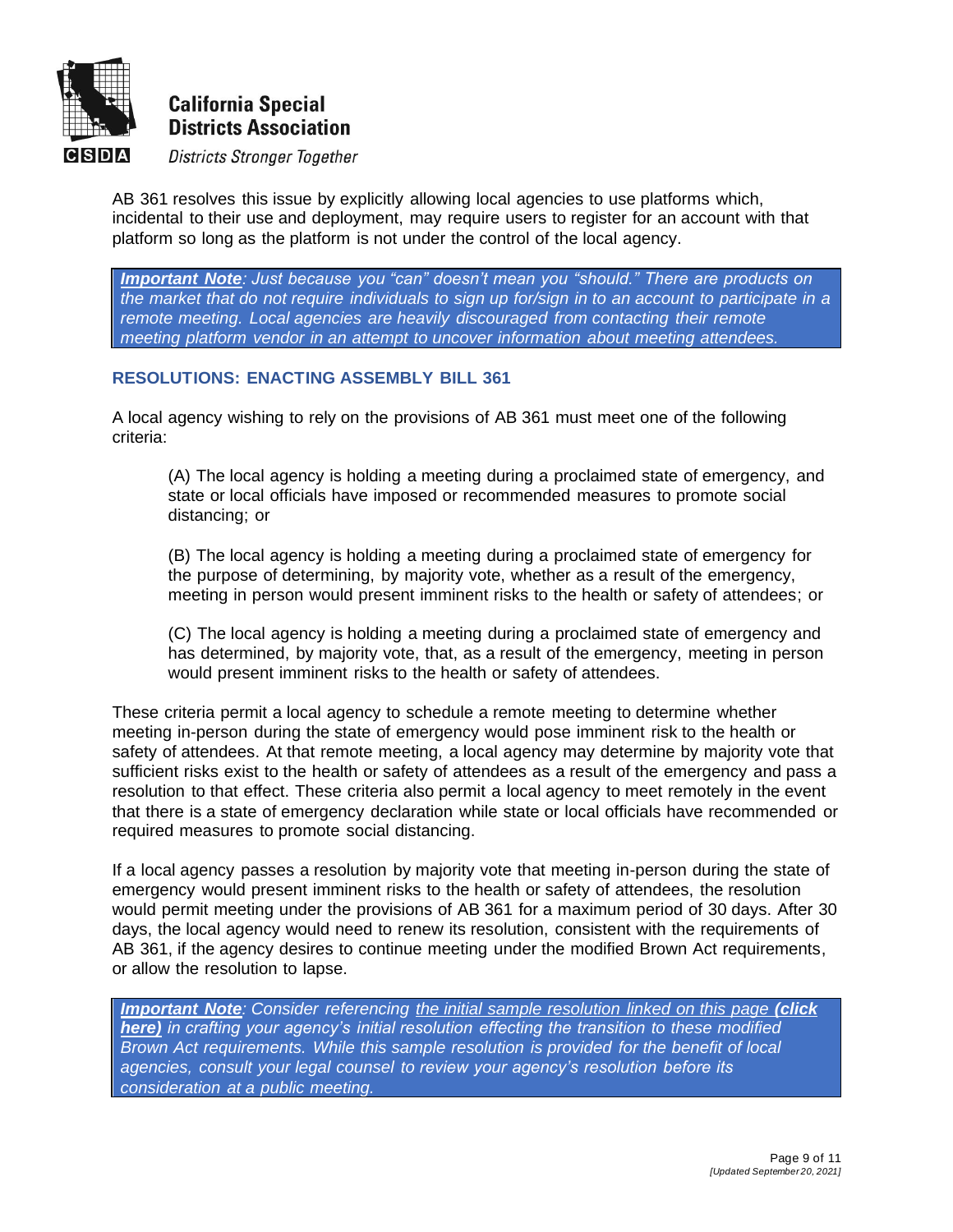

#### **Districts Stronger Together** ICISIDIAI

After 30 days, a local agency is required to renew its resolution effecting the transition to the modified Brown Act requirements if it desires to continue meeting under those modified requirements.

Importantly, the ability to renew the resolution is subject to certain requirements and conditions. In order to renew the resolution, a local agency must:

- Reconsider the circumstances of the state of emergency
- Having reconsidered the state of emergency, determine that either
	- $\circ$  The state of emergency continues to directly impact the ability of the members to meet safely in person, or
	- $\circ$  State or local officials continue to impose or recommend measures to promote social distancing

AB 361 requires that the renewal of the resolution effecting the transition to the modified Brown Act requirements must be based on findings that the state of emergency declaration remains active, the local agency has thoughtfully reconsidered the circumstances of the state of emergency, and the local agency has either identified A) ongoing, direct impacts to the ability to meet safely in-person or B) active social distancing measures as directed by relevant state or local officials.

*Important Note: Consider referencing [the subsequent adoption sample resolution linked on](https://www.csda.net/advocate/take-action/361-resources)  this page [\(click here\)](https://www.csda.net/advocate/take-action/361-resources) in crafting your agency's renewal resolution renewing the transition to these modified Brown Act requirements. While this sample resolution is provided for the benefit of local agencies, consult your legal counsel to review your agency's resolution before its consideration at a public meeting.*

*Important Note: If your agency does not meet again before the 30 day period during which the resolution remains active, the resolution will lapse for lack of action by the agency. After a resolution has lapsed, if the agency seeks to meet remotely again under the modified Brown Act requirements, it must pass a new initial resolution effecting the transition to the modified Brown Act requirements, subject to the same substantive and procedural requirements as before.*